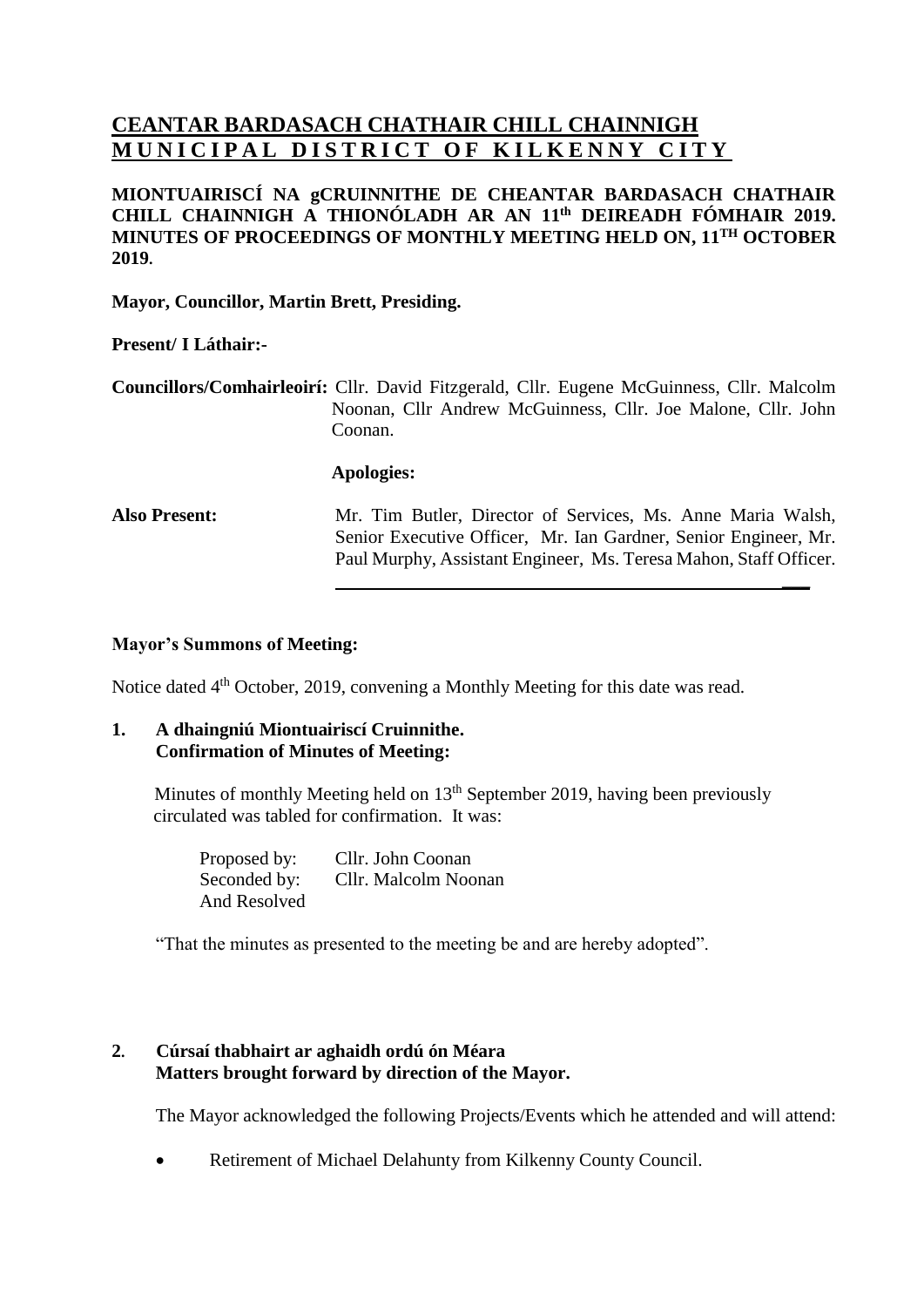- Savour Kilkenny Festival.
- Launch of the City Bus Service.

Members raised the matter of recent changes to the traffic movement at Cootes Lane and the issues of accessing St Patrick's De La Salle and St. John of God Schools. Mr. Ian Gardner, City Engineer, confirmed that Kilkenny County Council were in discussion with the landowner, the schools and residences to see if a resolution can be reached. Mr. Gardner agreed to keep the Members updated.

## **Votes of Sympathy**

The Members joined with the Deputy Mayor in offering a Vote of Sympathy to the families of the following recently deceased:

Eugene Aylward, Ballyhale Village, Kilkenny. Baby Ella Rose Phelan, Newpark Close, Kilkenny. Pat Moore, Green Street, Kilkenny.

**3. Truailliú Ttorainn** 

Noise Pollution.

Mr. Paul Murphy, Assistant Engineer in Environment provided Members with information on noise pollution. He explained the role and powers of the EPA, Local Authority, Gardai and the District Court have in regards to complaints about different types or sources of noise. He included details on noise from commercial premises, domestic noise, alarms and dog barking.

Members thanked Mr. Murphy and raised the following:

- Amplifiers used by street buskers and bye-laws introduced by Dublin and Galway City Councils.
- Noise monitoring equipment.
- Planning conditions and the Development Plan.
- Prosecutions and enforcement.

Mr. Murphy and Mr. Butler responded to members. Members were provided with procedures for individuals to address noise complaints and the relevant roles and responsibilities of the different agencies. Following discussion, it was agreed that details of existing bye-laws in Galway and Dublin will be circulated and discussed at the next meeting. Mr. Murphy confirmed that there no noise complaints in relation to businesses made to the Environment Section in the last 12 months.

# **4. Nuashonrú ar thionscadail bóithre.**

Update on Road Projects

Mr Ian Gardner, City Engineer, provided a report for Members detailing road work updates for October. The report included information on the restoration improvement works, footpath works, traffic calming, road markings and miscellaneous works happening in or scheduled to commence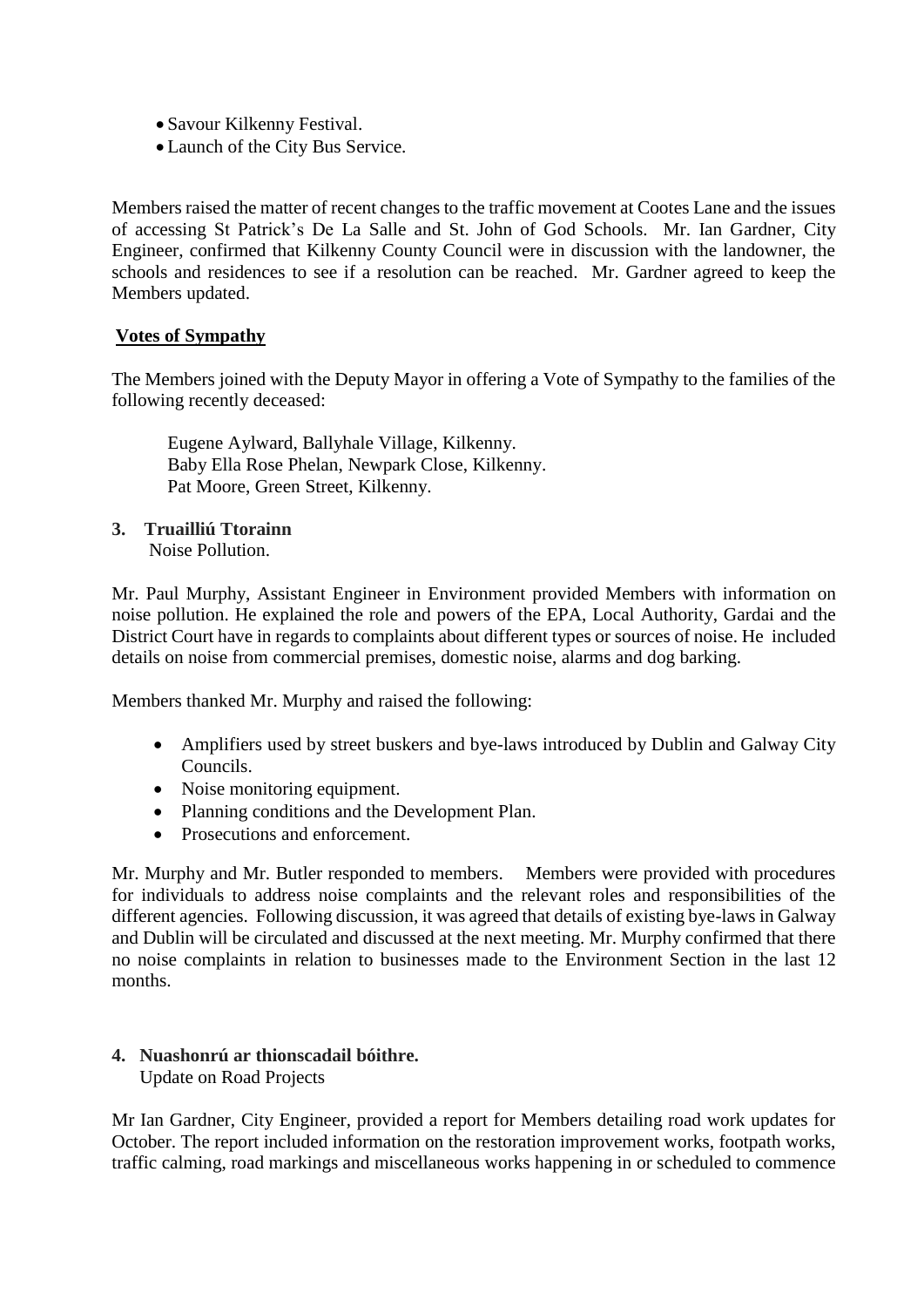in October. He also advised Members about the Kilkenny City Bus Service. Members raised the following queries in relation to roads:

- Speed ramps at Bishop Birch Place, Garringreen and a speed ramps review for the city.
- Update on Nowlan Park traffic issues.
- Free bus service for the first month after its launch.
- Bus stop near Hebron Park.
- Parking bye-laws.
- Organising a visit for members to the City Wall.
- Footpaths in Loughboy and older estates in the City.
- Park and ride schemes for festivals
- Parking at St. Fiacra's Place.
- Updating road markings.
- Update on Granges Road survey.
- Timeline for works in Irishtown.
- Car parks in Irishtown and Dean Street.
- Mobile cinema.- Subtitle

Mr. Ian Gardner and Mr. Butler responded to all the Members queries. Mr. Gardner confirmed that he will commence working on the review of parking bye-laws early next year. He also confirmed that he will bring the draft traffic assessment on the Granges Road to the November MD meeting.

Mr. Butler spoke about the challenges in relation to the car parking in Irishtown and confirmed that the Council is examining options including revisiting temporary car parking in the Abbey Quarter.

In relation to the nomination from Kilkenny MD to attend the TII meeting:

It was: Proposed by: Cllr. Malcolm Noonan Seconded by: Cllr. John Coonan And Agreed: "That Cllr. Martin Brett be the representative from Kilkenny MD"

Cllr. Brett requested that a footpath assessment be undertaken in the City and a footpath programme put in place. Mr. Gardner agreed.

# **AOB:**

- **1)** An invitation was received from St Canice's Cathedral for Members to hold the December MD meeting in the Cathedral:
- It was: Proposed by: Cllr. Malcolm Noonan Seconded by: Cllr. David Fitzgerald And Agreed:

"That December Kilkenny MD meeting be held in St. Canice's Cathedral" .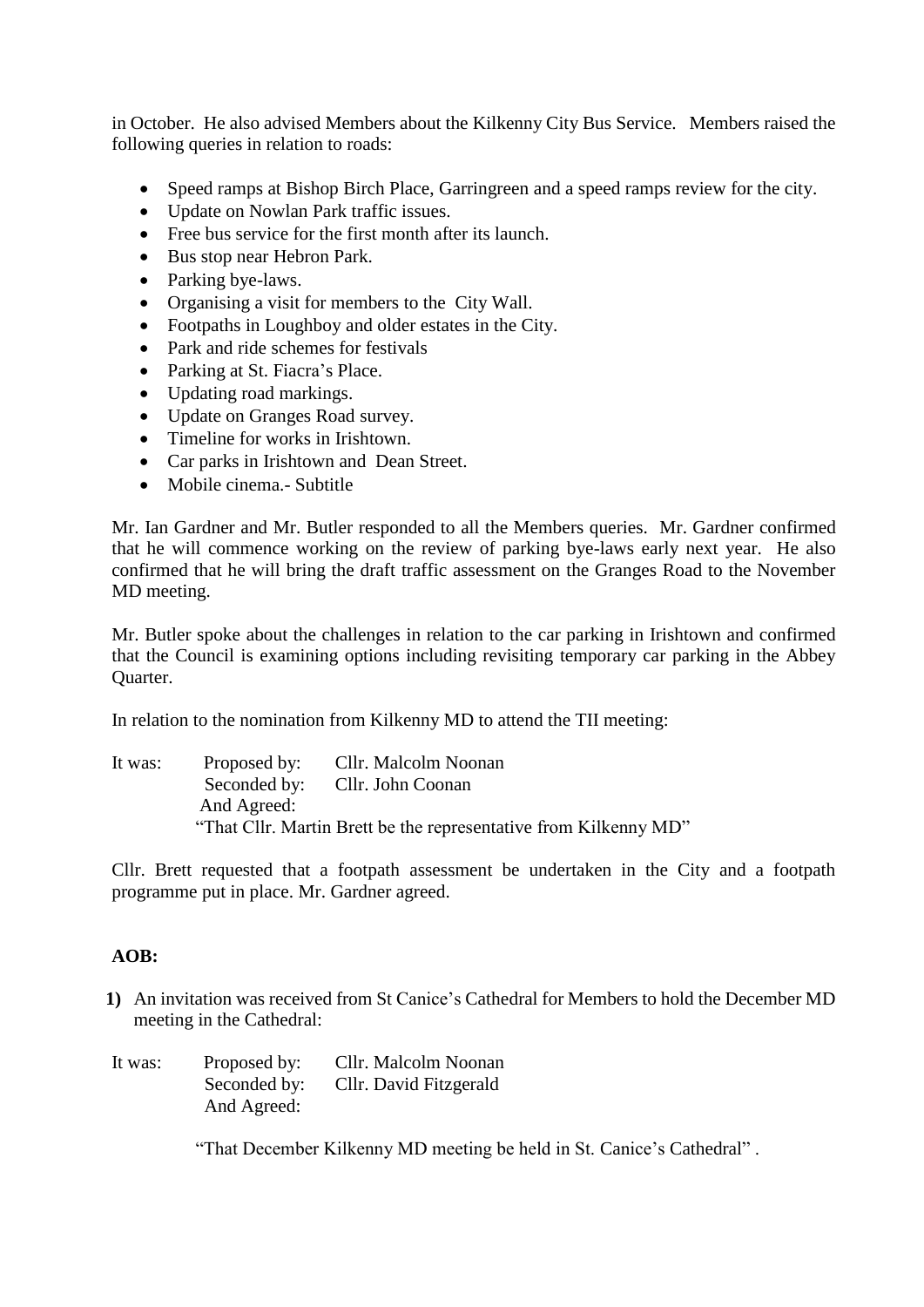- **2)** Mr. Butler noted the recent success in the Tidy Town's competition which saw Kilkenny increasing its points from 2018 and retain its Gold Medal status. He acknowledged Council Staff and Keep Kilkenny Beautiful for their good work. There were however a number of items raised in the lengthy report that was received from the Judges including:
	- Kilkenny's climate change and biodiversity plan, the mobility plan encouraging cycling and walking in the City.
	- Public realm areas including the plans for Carnegie Library in front of Evan's Home.
	- Laneways in the City and lack of illumination at night.

Members congratulated all involved in the Tidy Towns and requested the report be circulated before the next MD meeting. It was agreed to review aspects of this report over the coming months.

In relation to traffic management and taxi ranks it was noted these would be examined during the review of the parking bye-laws.

# **4. Fógra Foriarratais in ainm an Comh.Malcolm Noonan dar dáta 1st September 2019 Notice of Motion in the name of Cllr. Malcolm Noonan received 1st September 2019**

 " That Kilkenny Municipal District Council request that the roads section of Kilkenny County Council would introduce 80kph speed limits on the entire network of the Kilkenny Ring Road with 60kph reduced speed limits on approaches to each roundabout. This motion recognises that due to exponential traffic growth on the ring road and the dangers posed to Vulnerable Road Users (VRUs); pedestrians and cyclists in particular, that the ring road network has become increasingly dangerous and that speed limits of 100kph are in fact excessive and posing a risk to all users of the network. Reducing speed limits can also contribute positively to addressing climate change at a local level by reducing vehicle emissions and particulate matter. This is a key responsibility of Kilkenny County Council having declared a climate and biodiversity emergency."

Following discussion by Elected Members

| It was: | Proposed by: | Cllr. Malcom Noonan            |
|---------|--------------|--------------------------------|
|         | Seconded by: | <b>Cllr.</b> Andrew McGuinness |
|         | And Agreed:  |                                |

"That a review of the speed limits and safety measures be undertaken in Kilkenny City "

Mr. Butler explained that a review of speed limits in the County and City will commence in 2020 in consultation with the TII, the Gardai and also will go out to public consultation.

# **6. Fógra Foriarratais in ainm an Comh. Martin Brett dar data 3rd October 2019 Notice of Motion in the name of Cllr Martin Brett received 3rd October 2019**

 "That Kilkenny County Council put in place a bridge or underground passage way to allow the workers who wish to leave Loughboy Ind Estate to walk in safety ,and to provide another exit for cars from same industrial estate out to the Waterford rd."